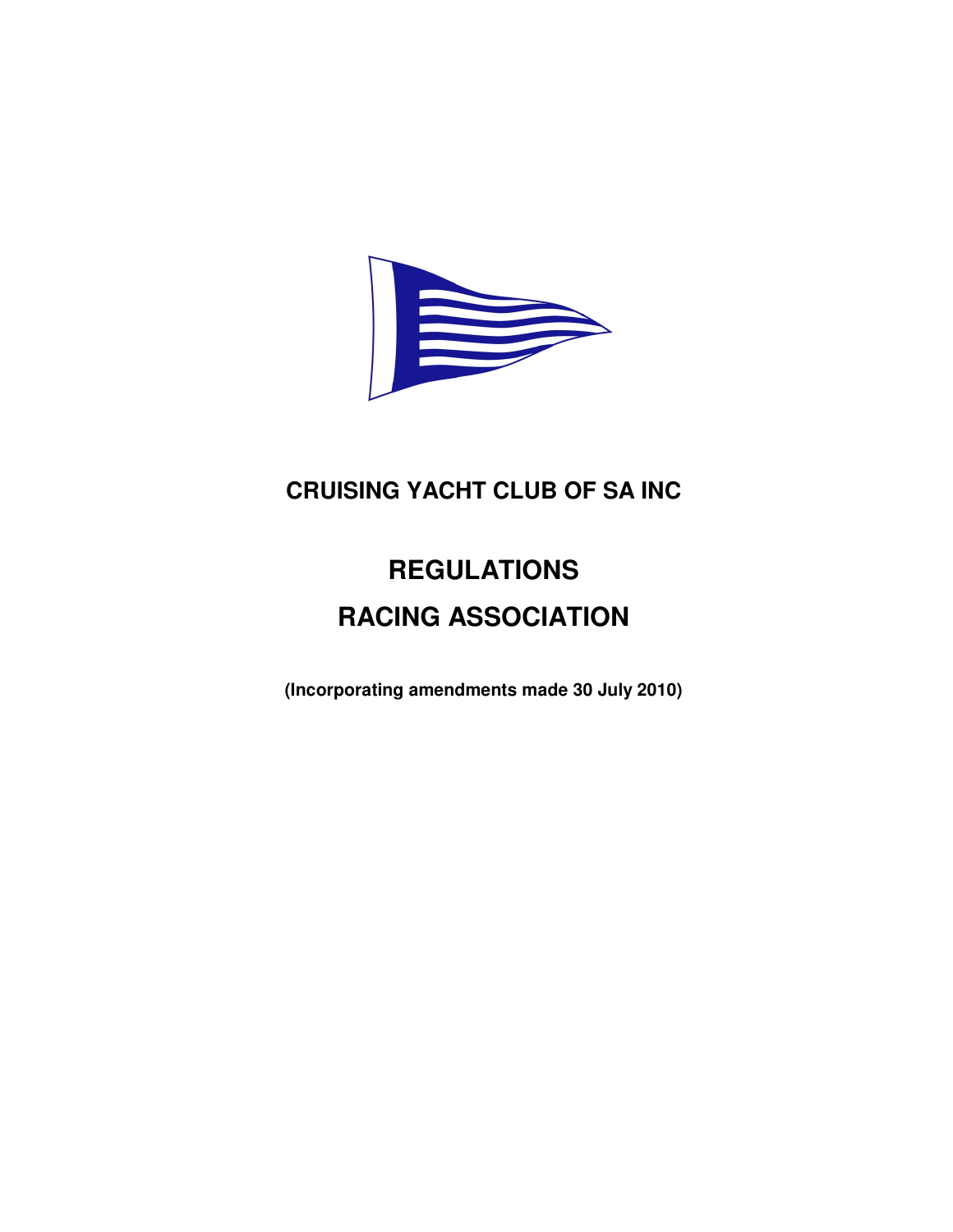# **1. TITLE**

The full title of the Association shall be the Cruising Yacht Club of South Australia Racing Association, hereinafter referred to as the "**Association**".

# **2. STATUS**

It is acknowledged and recognised that the Association has been formed as a division of the Cruising Yacht Club of South Australia Incorporated ("the **Club**") to further support and foster particular activities within the Club and its members and as such is subject to the Constitution of the Club and that all assets and liabilities of the Association are assets and liabilities of the Club.

# **3. OBJECTS**

The objects of the Association shall be:

- (a) To encourage, promote and control yacht racing and social activities associated with such racing amongst the members of the Club;
- (b) To liaise with the peak South Australian yachting authority and affiliated clubs and associations on all matters concerning yacht racing;
- (c) To represent the members of the Association in negotiations with other yachting bodies in relation to combined racing;
- (d) To program suitable events for Association members, to maintain records of such events, to provide appropriate trophies for single events and series of events and to declare winners of Club Championship in appropriate classes or groups;
- (e) To raise funds by subscription or otherwise in order to carry out the objects of the Association; and
- (f) To do all such acts and things as may be necessary to carry out the above objects.

# **4. MEMBERSHIP**

- (a) Membership of the Association is open to all financial members of the Club interested in yacht racing.
- (b) An interested person can apply for membership of the Association by submitting to the Racing Manager an application form in the form prescribed from time to time and paying such membership fee as may be prescribed.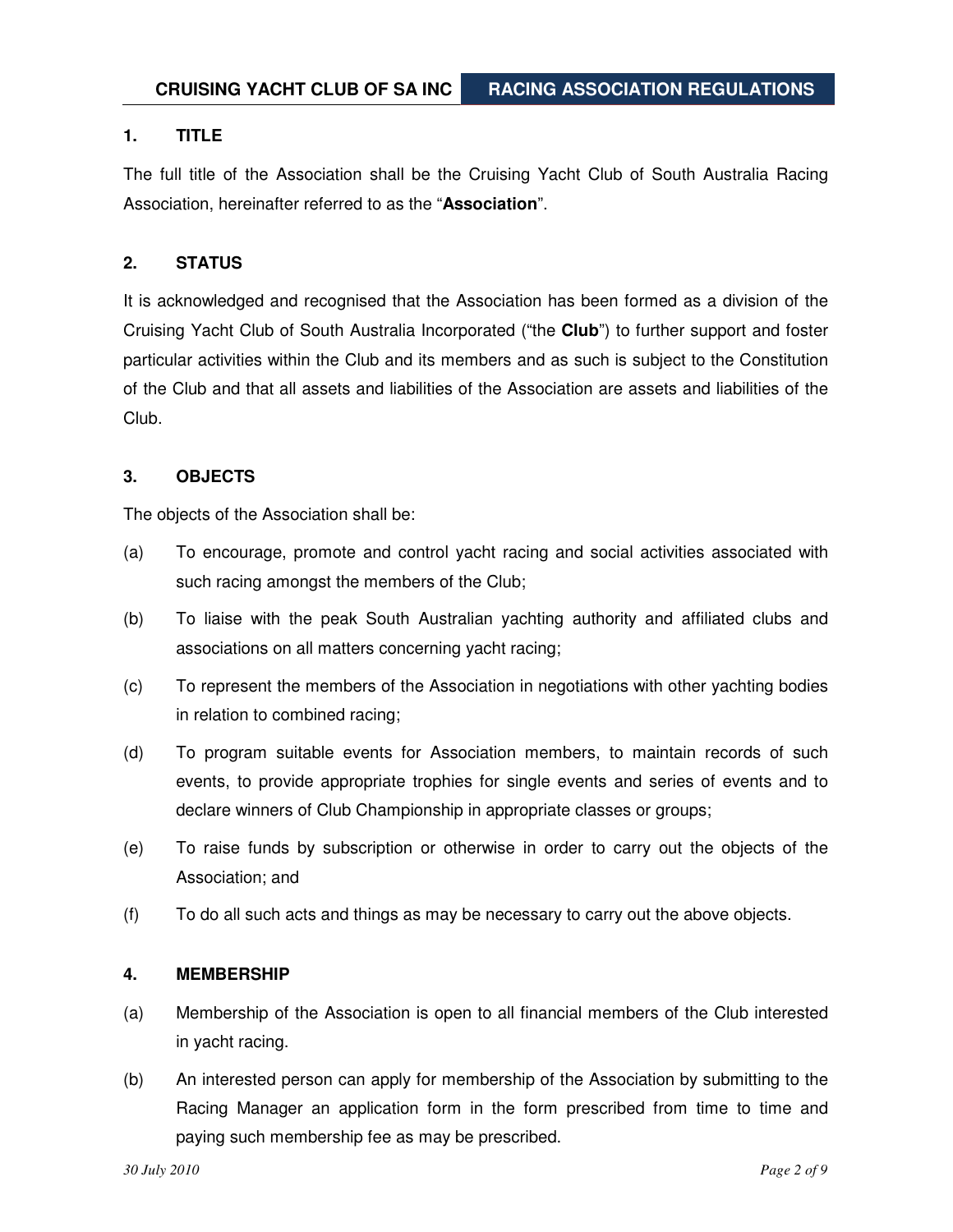(c) Membership of the Association may be refused or terminated by the Racing Executive.

#### **5. SUBSCRIPTIONS**

- (a) The Associations year shall commence on the first day of June in each year. The amount of the entrance fees and annual subscriptions to the Association (if any) shall be determined by the Racing Executive. All annual subscriptions shall become due on the last day of May in each year and shall be payable before the first day of August.
- (b) A member who does not pay their annual subscription within four (4) months after the Annual General Meeting shall, unless the Racing Executive otherwise determines, automatically cease to be a member of the Association.

#### **6. MANAGEMENT**

- (a) The affairs of the Association shall be managed by the Racing Executive to be known as the "Racing Executive" consisting of up to six members of the Association and up to two ex officio members. The Racing Executive shall include a Chairperson, Deputy Chairperson, and up to four other members. The Racing Executive may also invite suitably experience persons to assist them and attend meetings in an ex officio capacity. The Racing Manager will attend meetings and contribute as directed and act in accordance with item 16 of these regulations.
- (b) At the Annual General Meeting in each year all members of the Racing Executive shall retire but shall be eligible for re-election.
- (c) Members of the Association who are Senior Members, Life Members or Members of the Club shall be eligible for election to the Racing Executive.
- (d) No eligible Member of the Association shall be elected to office unless he has been nominated by a financial Member of the Association (other than the nominee) and such nomination shall have been seconded by another financial Member of the Association (other than the nominee) and he shall have agreed to accept such nomination in accordance with these regulations.
- (e) Nomination forms for the election of the Racing Executive shall be forwarded to all members of the Association not less than thirty (30) days prior to the Association Annual General Meeting. Duly completed nomination forms must be returned in the envelope provided to the Executive Officer of the Club no later than twenty one (21) days prior to the Annual General Meeting.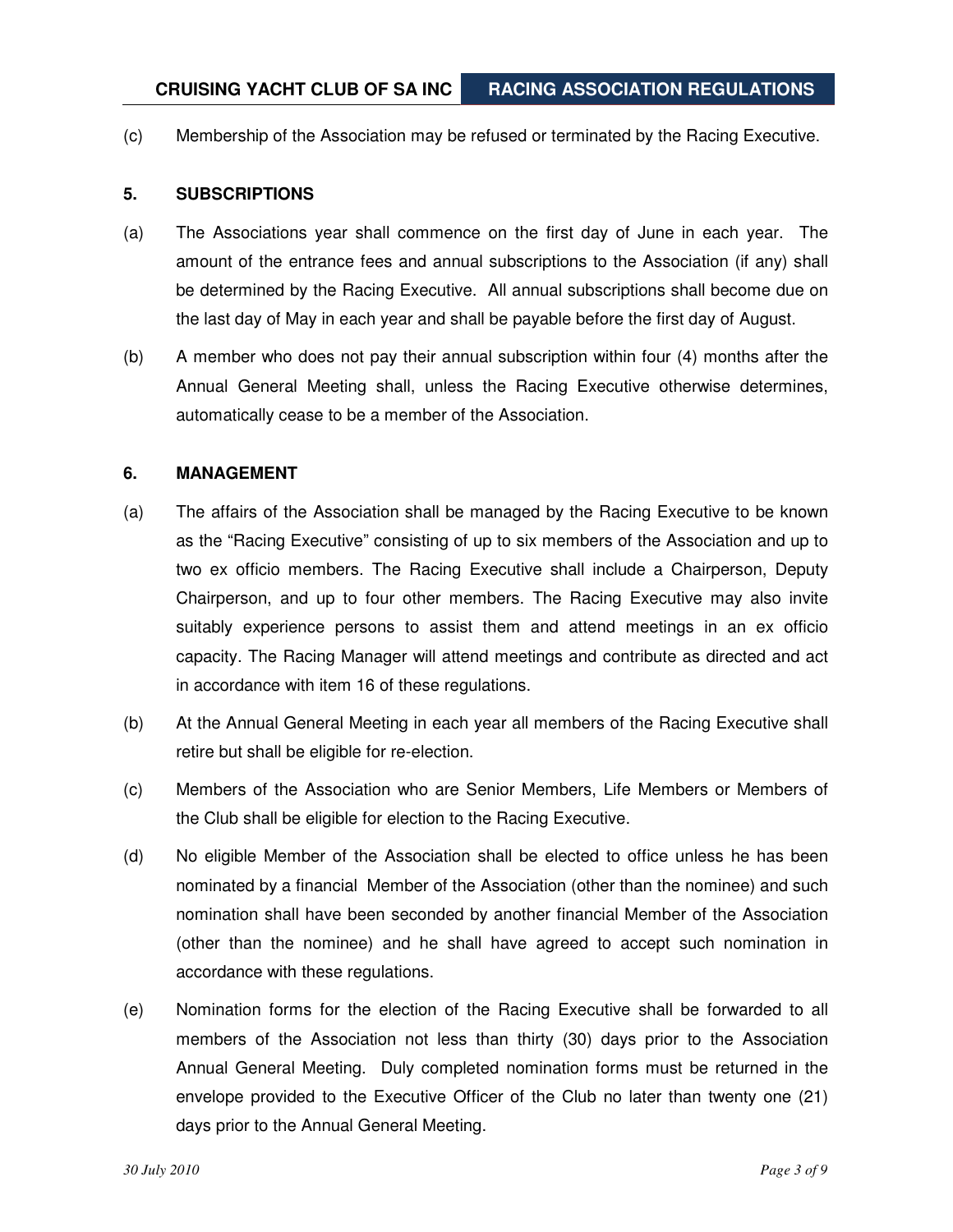- (f) If there are more candidates than there are vacancies then a secret ballot shall be conducted at the Annual General Meeting. The Chairperson shall appoint scrutineers for such a ballot prior to the ballot.
- (g) Every Member of the Association shall be entitled to vote for as many candidates as there are vacancies to be filled and no more.
- (h) In the event that insufficient nominations are received to fill the vacancies on the Racing Executive at the close of nominations, those who have nominated shall be deemed elected to the Racing Executive and the elected Racing Executive shall have the power to appoint members to fill the vacancy from the members of the Association for the period of office.
- (i) Within seven (7) days of the closing of nominations, a poll may be demanded by written notice signed by not less than six eligible members and delivered to the Racing Manager. If a poll is demanded then the provisions of paragraphs (g) and (h) shall not apply but the provisions of paragraphs (j) and (k) shall apply in lieu thereof.
- (j) If a poll is demanded in accordance with paragraph (i) the Chairperson shall forthwith direct that the ballot be conducted as a poll in such manner as the Chairperson shall direct and on such poll:
	- i) each boat owning Member shall be entitled to vote for as many candidates as there are vacancies to be filled and no more and shall place the ballot paper in the envelope marked "Ballot Paper" for that purpose;
	- ii) each boat owning Member shall have one vote for each candidate for whom he votes pursuant to paragraph (i) hereof;
	- iii) for the purposes of this clause a "boat owning Member" shall be a member who is entered as the owner of a boat in the register kept by the Racing Manager pursuant to Clause 18 of these regulations; and
	- iv) notwithstanding any other provision of this clause where there is more than one person registered as the owner of a boat the person whose name stands first in the register in respect of such boat shall alone be entitled to vote as a boat owner on a poll.
- (k) Whenever the number of candidates who receive an equal number of votes exceeds the number of vacancies to be filled, the Chairperson of the Association or the Chairperson of the meeting (whether or not he is a candidate) shall have a second or casting vote for as many candidates as there are vacancies to be filled.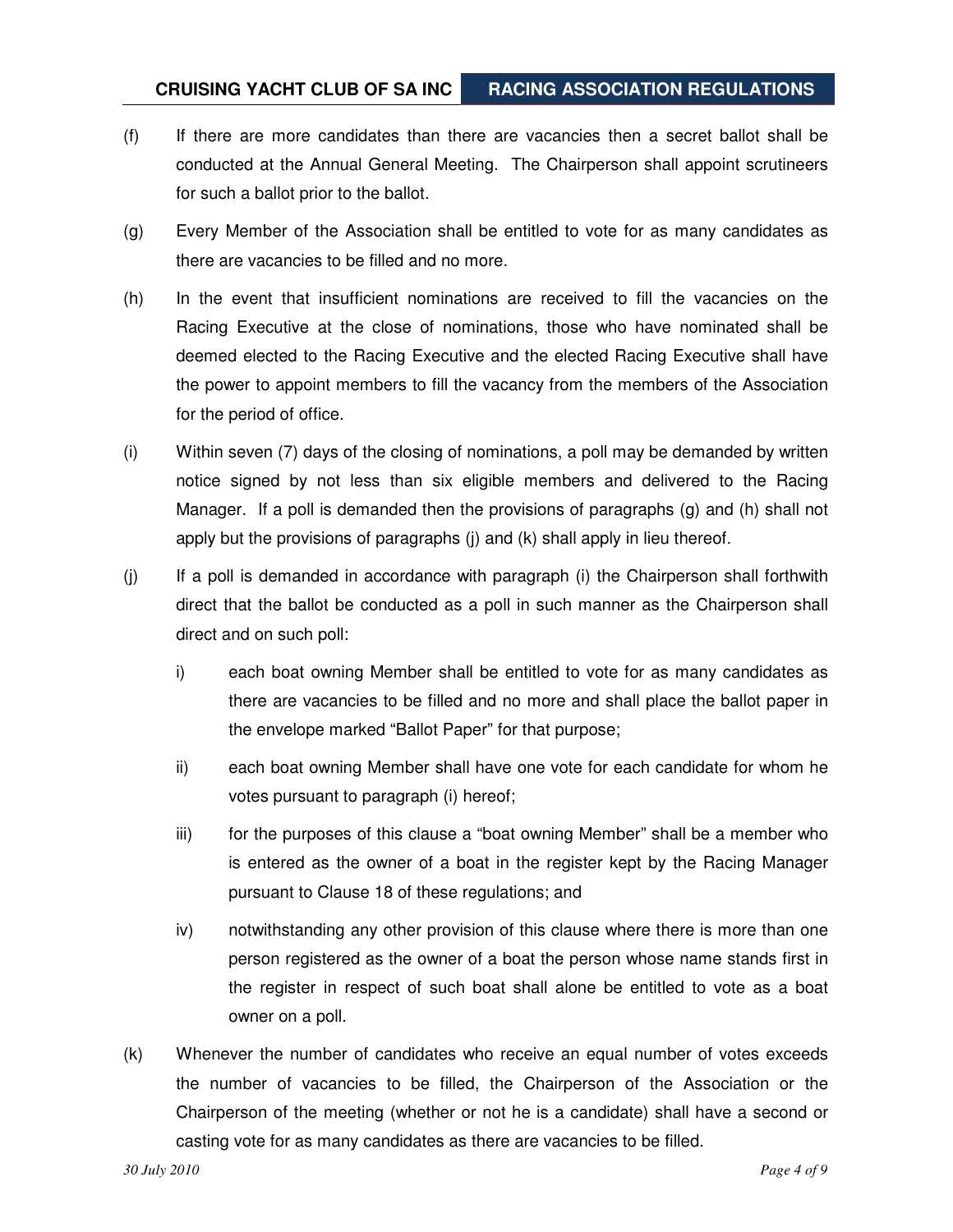- (l) The Chairperson, Deputy Chairperson will be elected by the Racing Executive at the first Racing Executive Meeting following the Annual General Meeting. Any Flag Officer or the Executive Officer of the Club shall act as Chairperson for the election of office bearers.
- (m) If there is any casual vacancy in the office of a Racing Executive Member, the Racing Executive shall as soon as practicable after the occurrence of such vacancy appoint an eligible Member of the Association to fill such casual vacancy until the next Annual General Meeting.
- (n) All activities of the Association are subject to the ultimate control and direction of the Board of the Club.
- (o) The Racing Executive may appoint delegates to affiliated bodies as required from time to time.

# **7. MEETINGS**

- (a) The Annual General Meeting shall be held during the months of June or July. Notice shall be given to members at least thirty days prior to the meeting.
- (b) Special General Meetings may be called at any time by giving at least thirty days notice either by the Racing Executive or upon receipt by the Racing Manager of a written request signed by a minimum of ten members of the Association.
- (c) A quorum of five members is required at any meeting of the Association.
- (d) The Racing Executive shall hold meetings at such time and place as it may from time to time determine but without derogating from the foregoing any two Racing Executive Members may call for a meeting of the Racing Executive at any time by giving written notice signed by each of the members convening the meeting to the Racing Manager who shall forthwith convene a meeting of the Racing Executive at such time and place as may be convenient but in any event not later than one calendar month after the date upon which he received the said notice.
- (e) A quorum of three committee members is required at any meeting of the Racing Executive.
- (f) If, within thirty minutes after the time appointed for a meeting of either the Racing Executive or the Association, the necessary quorum of members is not present, the meeting shall stand adjourned to the same day in the next week at the same time and place. If at such adjourned meeting the necessary quorum of members is not present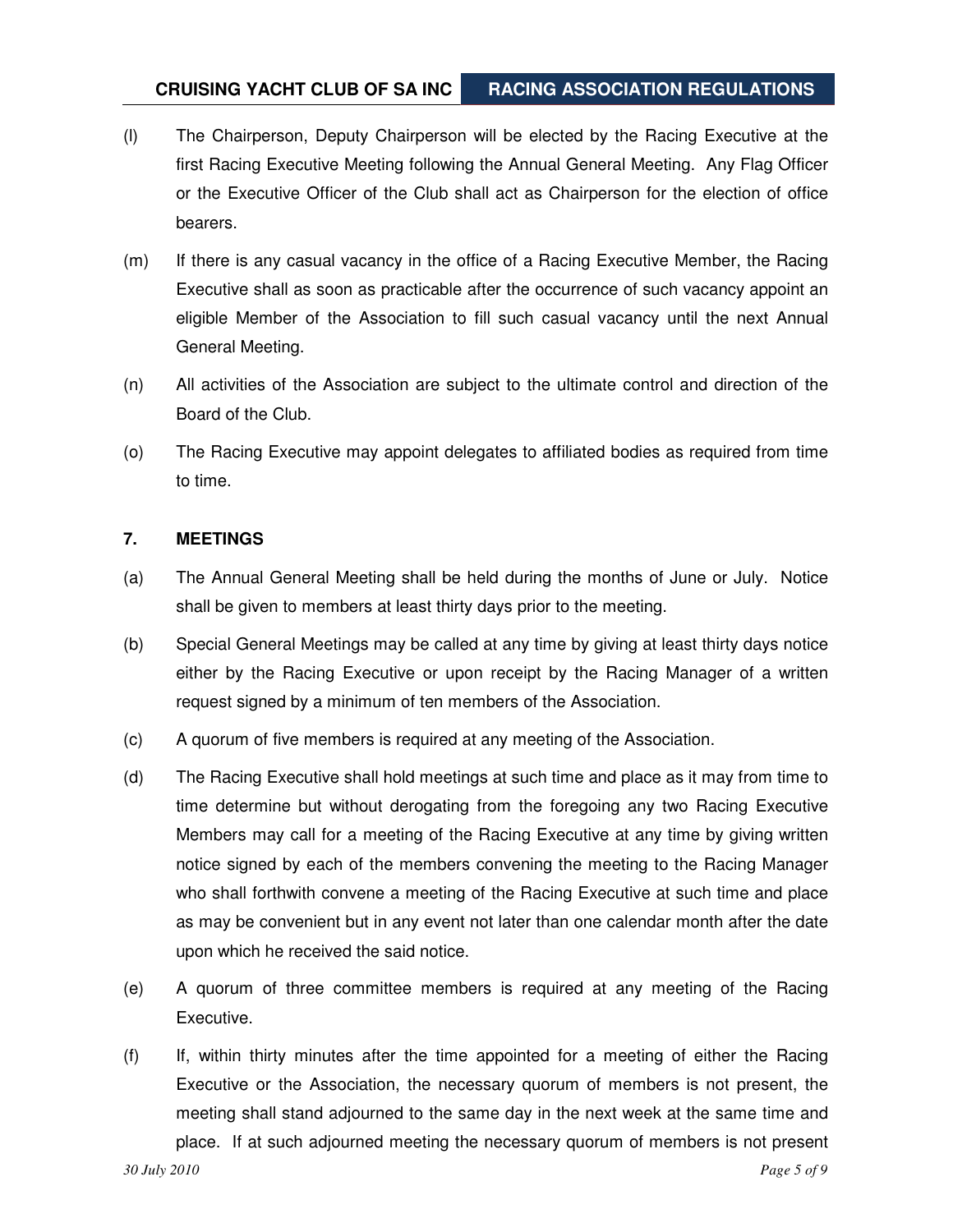within thirty minutes of the time appointed for the meeting, the members present shall form a quorum.

- (g) If the Chairperson is not present within five minutes after the time appointed for holding the meeting, the members present may choose one of their number to be the Chairperson.
- (h) If a committee member does not attend three consecutive meetings without an apology or good cause then they may be removed as a committee member by the Racing Executive.

### **8. VOTING**

## **(a) Procedure at General Meetings**

Save as specifically provided for in clause 6 relating to the election of the Racing Executive:

- v) At all general meetings of the Association the chair shall be taken by the Chairperson or as otherwise determined by a poll conducted at the meeting.
- vi) Every question shall be determined by a majority of votes unless otherwise provided by these regulations and if there is an equality of votes, the Chairperson shall have a second or casting vote.
- vii) Every member present who is entitled to vote shall have one (1) vote.
- viii) No member may vote by proxy.
- ix) Only financial members of the Association shall be entitled to vote at any general meeting of the Association.
- x) Voting at any general meeting may be by show of hands or by ballot.

### **(b) Procedure at Racing Executive Meetings**

At Racing Executive meetings questions arising shall be decided by a simple majority of votes of the Racing Executive members present.

# **9. AMENDMENTS TO REGULATIONS**

The Regulations of the Association may be amended by a majority of at least two-thirds of those members present and voting thereon at a General Meeting of the Association and subsequent approval of the Board of the Club. Such amendments must be proposed by four financial members, in writing, and forwarded at least twenty one (21) days prior to the meeting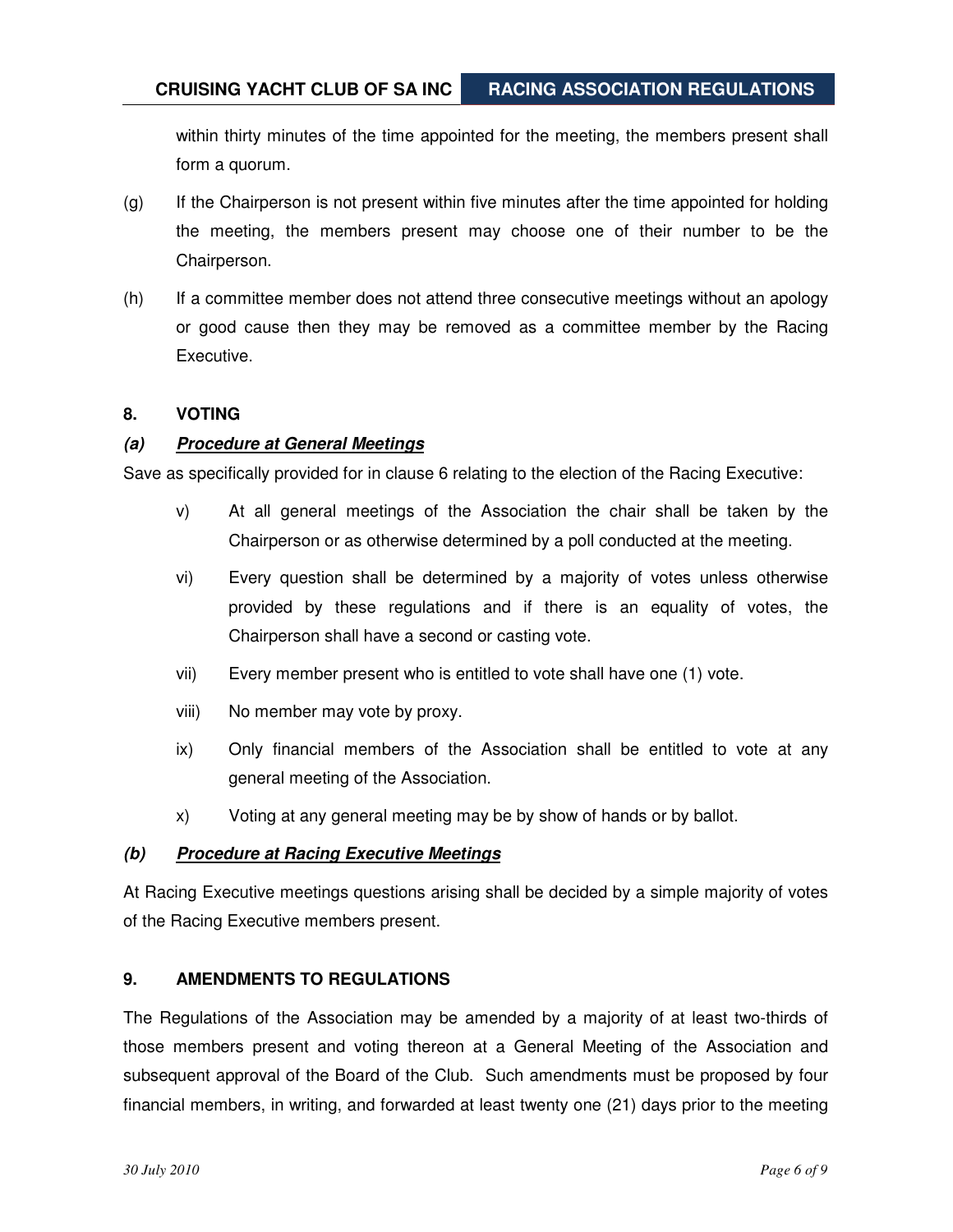to the Racing Manager who shall notify all members of the amendment in a Notice of Meeting at least fourteen (14) days prior to the meeting.

#### **10. INDEMNITY**

- (a) To the extent permitted by law, the Club shall indemnify every Racing Executive member and every Officer of the Association against any liability incurred by them in such capacity.
- (b) To the extent permitted by law, the Club shall indemnify every Racing Executive member and every Officer of the Association against costs and any liability incurred by him in such capacity in defending any proceedings whether civil or criminal in which judgment is given in his favour or in which he is acquitted.
- (c) No member of the Association shall be required to contribute towards the payment of any liabilities of the Association (whether on dissolution or otherwise) beyond meeting any personal liabilities to the Association arising in the normal way.

#### **11. DISPUTE**

In the event of any dispute which cannot be resolved by the Racing Executive, the matter shall be referred to the Board of the Club for determination and their decision shall be final.

### **12. ACCOUNTS**

- (a) The Management of the Club shall keep such accounting records as are necessary to correctly record and explain the financial transactions and financial position of the Association.
- (b) In the event of the Association being wound up, if an amount remains after the satisfaction of all debts and liabilities, that amount shall be transferred to the general revenue of the Club to further the general aims of the Club.
- (c) In April each year, the Association shall prepare and submit to the Board of the Club for approval a budget for the forthcoming financial year.
- (d) All funds raised by the Association through subscription, fundraising, sponsorship or donation are subject to the ultimate control and direction of the Board of the Club but only for the exclusive use of the Association to further the objects of the Association.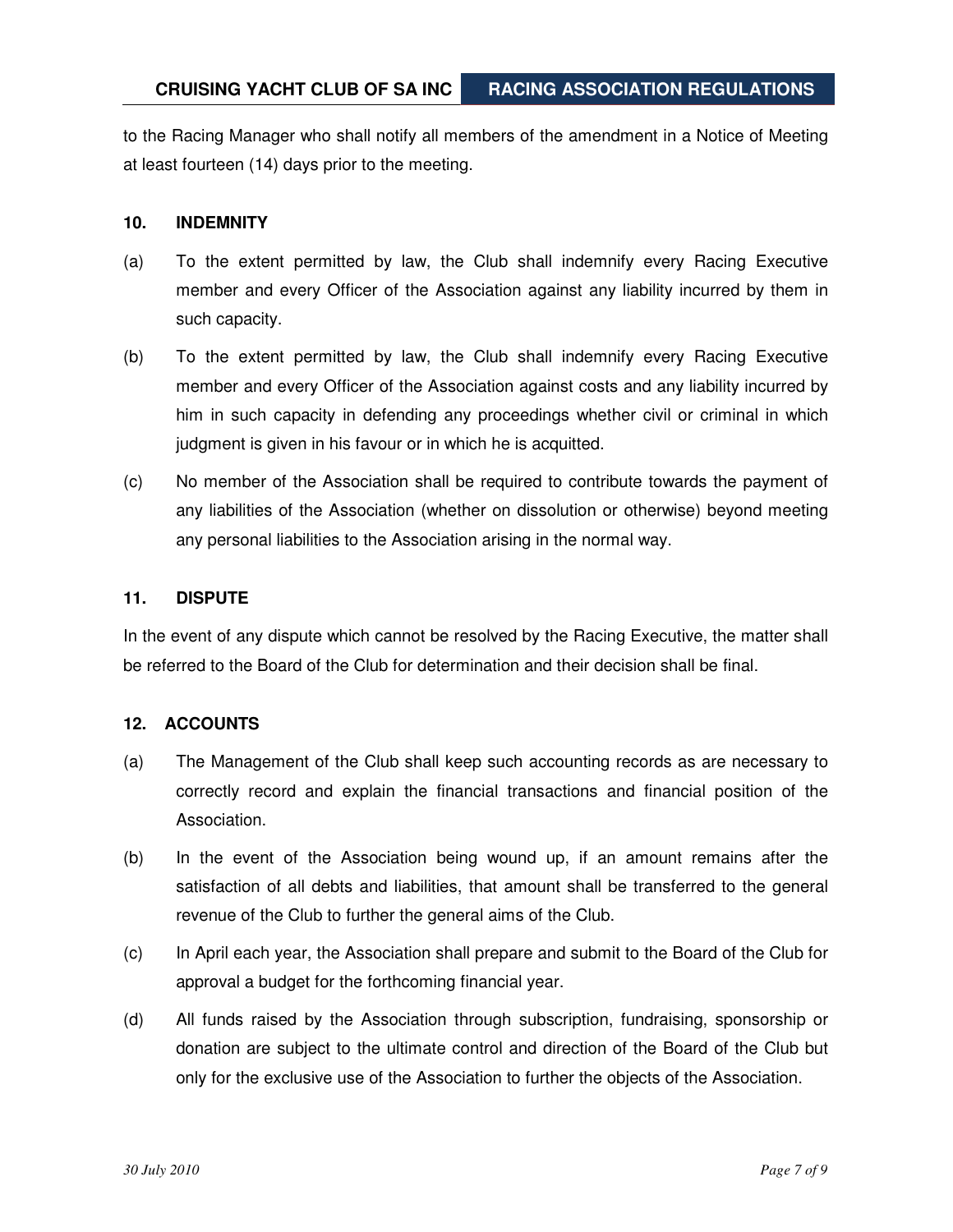#### **13. FUND RAISING**

The Racing Executive may from time to time conduct such activities as it deems appropriate to raise funds for its program of events or for specified charitable purposes. Any sponsorship shall be subject to the approval of the Board of the Club.

#### **14. CLUB RULES**

In any circumstances not provided for in these Regulations, the Constitution and Rules and by laws of the Club for the time being in force may be adopted and applied to such particular circumstances with such modifications as the circumstances of the particular case may require.

#### **15. TRANSITIONAL**

The officeholders, committee members and members of the Association immediately before these Regulations came into effect shall continue in office or remain members, as the case may be upon these Regulations commencing.

#### **16. RACING MANAGER**

- (a) The Racing Executive shall be consulted in relation to the appoint of a Racing Manager who shall have such duties, responsibilities, obligations and privileges as the Racing Executive and the Board of the Club shall from time to time determine.
- (b) The Racing Manager shall be an employee of the Club and shall be subject to the control and direction of the Executive Officer of the Club.
- (c) The Executive Officer may delegate to the Racing Executive some or all of his power to direct the work to be performed by the Racing Manager.
- (d) Subject to any directions from the Racing Executive, the Racing Manager shall recruit and appoint all race officials, officers of the day, handicappers, safety officers, protest committee personnel and all other personnel required for the conduct of yacht racing.
- (e) The Racing Manager shall produce and maintain such financial records and budgets as the Racing Executive shall require.
- (f) The Racing Manager shall act as the Secretary of the Association and shall keep minutes of meetings, maintain a record of correspondence and other records of the Association.